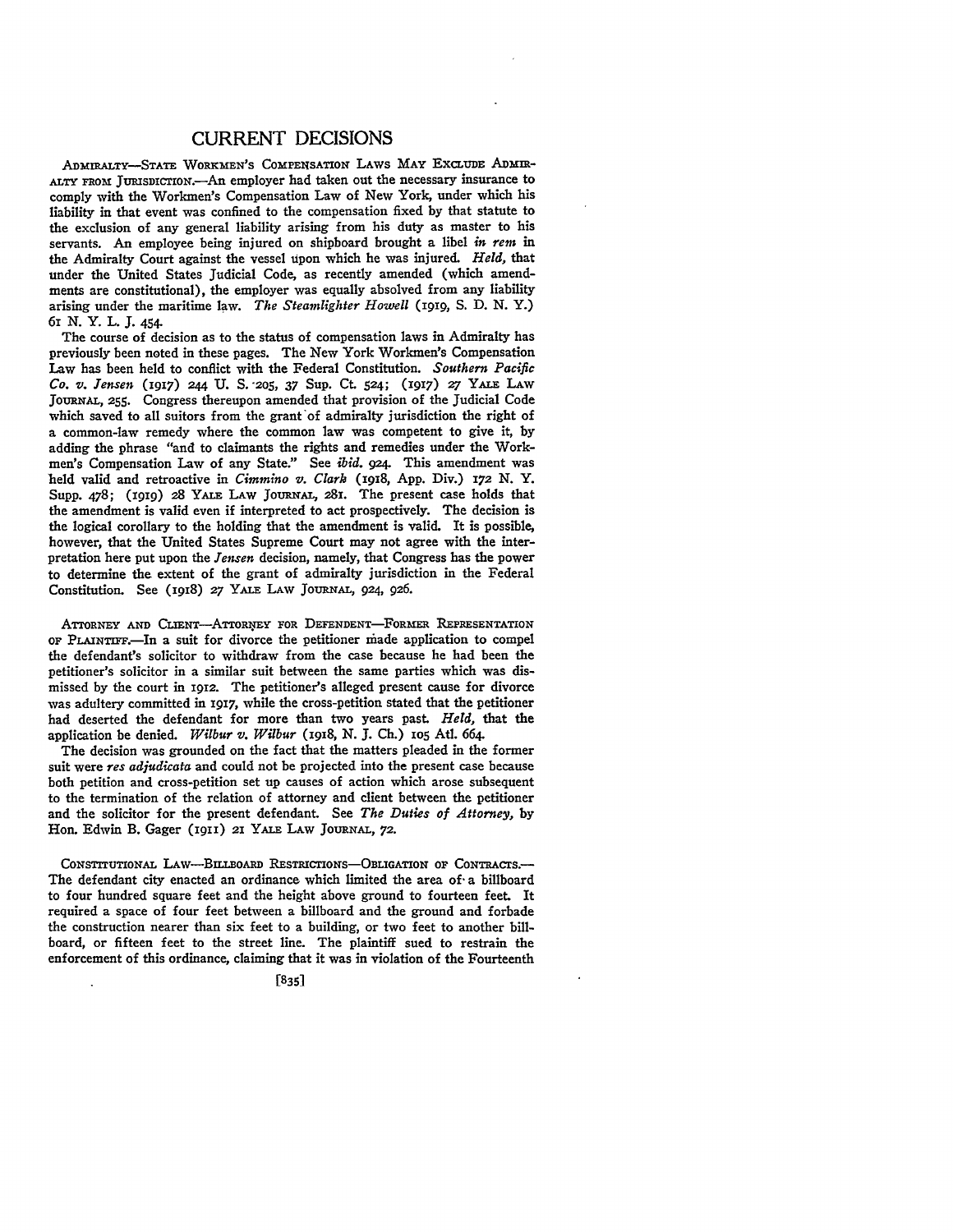Amendment; that the plaintiff's billboards were built upon private ground and were free from damages resulting from fire and wind; that contracts entered into before the enactment of this ordinance placed duties upon the plaintiff to maintain for three years advertisements of a standard size which was larger than the ordinance allowed. *Held,* that the ordinance must be upheld. *St. Louis Poster Advertising Co. v. St. Louis* (1919) 39 Sup. Ct. 274.

The instant decision reinforces the earlier cases in asserting that billboards may be placed in a class by themselves and prohibited in residential districts, or be discouraged by a high tax, or prohibited altogether; that such legislation will not be declared invalid because of an incidental effect upon duties resulting from contracts or because some of the objectionable features may have been eliminated or because of trifling requirements which are not aimed solely to satisfy basic wants. *Thomas Cusack Co. v. Chicago* (1917) 242 U. S. 526, 37 Sup. Ct. 19o, discussed in (1917) 26 YALE LAW **JOURNAL,** 42o. In support of the constitutionality of statutes forbidding advertising signs on property, see (1914) 24 YALE LAW JoURNAL, **I.**

CONSTITUTIONAL LAW-DUE PROCESS-PROHIBITORY LIQUOR STATUTE.-The defendant was convicted for having liquor in his possession in violation of a prohibitory liquor statute. The statute, by its terms, did not become effective until several months after its approval, and it was in this interim that the defendant acquired his stock of liquor. It was contended that if the statute was construed to apply to liquor so acquired, it was void under the Fourteenth Amendment. *Held,* that such construction did not make the statute invalid. *Barbour v. State of Georgia* (1919) 39 Sup. Ct. 316.

It has been settled that the exercise of a State's police power cannot be obstructed by a person's entering into a contract after the enactment of the statute and with full notice of the time it is to become effective. *Diamond Glue Co. v. United States Glue Co.* (19o2) 187 **U. S.** 611, **23** Sup. Ct. 2o6. The Court refused to pass on the more doubtful question as to the constitutionality of the statute if applied to liquor acquired before its enactment. The similar question as to whether the prohibition of sale may be constitutionally applied to liquor acquired previous to the approval of the statute has also been raised by the United States Supreme Court but iot settled. *Bartemeyer v. Iowa* (1874) 18 Wall. 129, 21 L. ed. 929; *Beer Company v. Massachusetts* (1877) 97 U. **S.** *25,* 24 L. ed. **989.**

CONSTITUTIONAL LAW-REED AMENDMENT-NOT PROHIBITIVE OF TRANSPORTA-TION **OF** LIQUOR **THROUGH A** STAr.-The defendant was indicted for having transported liquor into Virginia in violation of the Reed amendment. The facts showed that the defendant was travelling on a through ticket from Maryland to North Carolina, and was arrested while the train was temporarily stopped in Virginia, although he had no intention of leaving the train until it arrived in North Carolina. *Held,* that the motion to quash was properly granted. *United States v. Gudger* **(1919)** 39 Sup. **Ct. 323.**

This decision interprets the prohibition against transporting liquor in interstate commerce "into any State or Territory the laws of which State or Territory prohibit the manufacture" as not to include the movement in interstate commerce through such a state to another. Says Chief Justice White: "The word 'into,' as used in the statute, refers to the state of destination, and not to the means **by** which that end is reached, the movement through one State as a mere incident of transportation to the State into which it is shipped." For a similar ruling in regard to the interpretation of a state statute of similar import, see *Stare* **v.**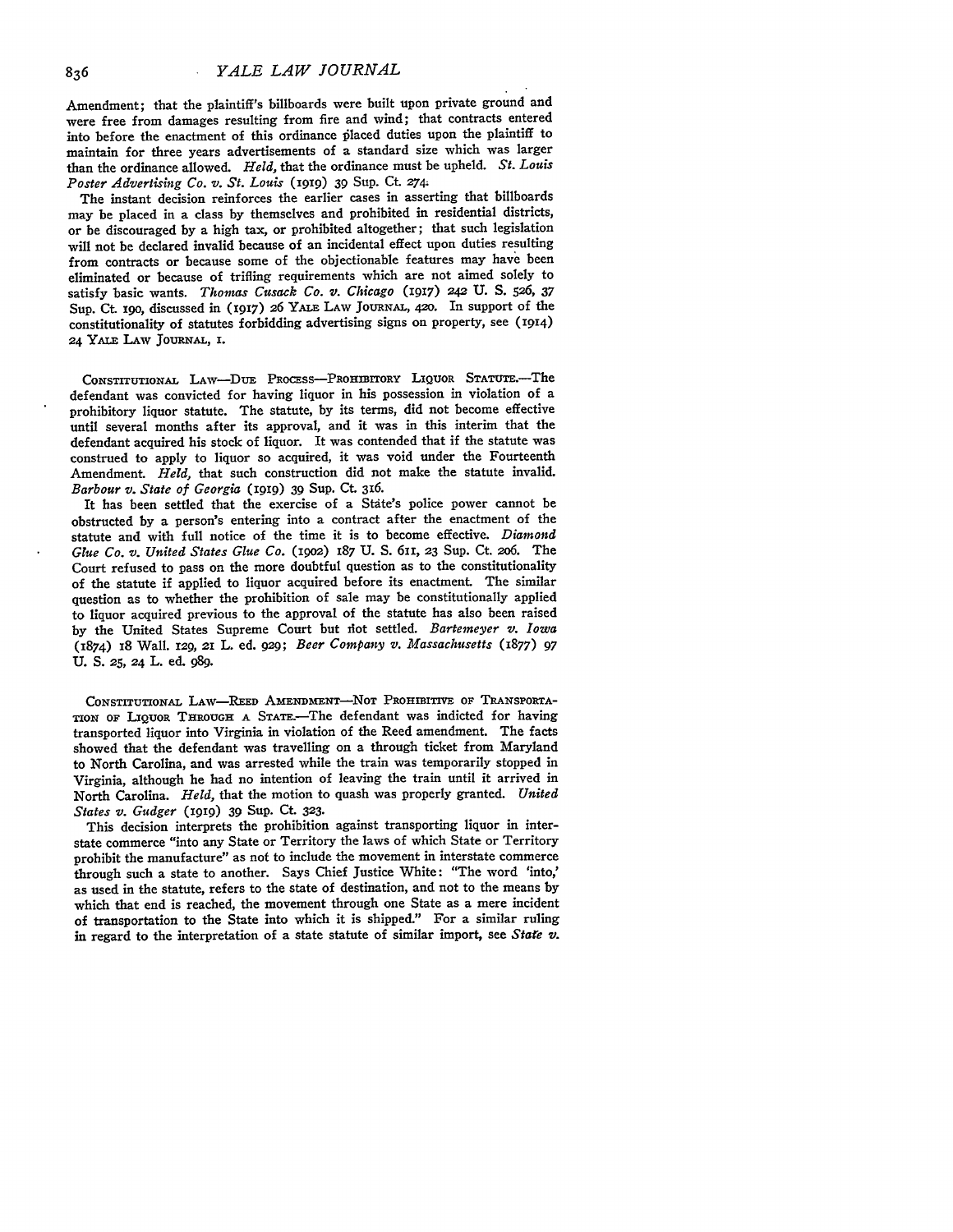*Frazee* (1918, W. Va.) 97 S. **E.** 6o4. For discussion of the Reed Amendment as a valid regulation of interstate commerce, see (igig) **28** YALE LAW **JOURNAL, 501.**

**CONTRACTS-CONSTRUCTION--"TRooPs OF THE UNITED STATE."-The plaintiff** railroad entered into an agreement with the Federal Government to transport "troops of the United States" at rates equal to fifty per cent. of those which individuals were charged. The Auditor of the War Department allowed only half-fare for the transportation of the following classes of persons, claiming they were "troops of the United States" within the agreement: discharg soldiers on the way home; rejected applicants for enlistment being returned to points of recruitment; discharged military prisoners; accepted applicants for enlistment on the way to recruiting depots for final examination and enlistment; retired soldiers on the way home after retirement; and soldiers on furlough returning to their proper stations. **All** these men travelled individually. The railroad sued to recover the difference between the amount paid and the full rate for each individual carried. *Held,* that the plaintiff could recover, as "troops" referred to soldiers collectively, and "transportation of troops" did not include any of these classes. *United States v. Union Pacific R. R.* (1010) **39** Sup. Ct. *294.*

The decision greatly limits the potential duties placed upon the railroads **by** these agreements. But the case does not determine the status of individual soldiers *en route* from camp to camp on government business, nor how large a number is required to constitute "troops" within the meaning of such agreements.

CONTRACTS **- ILLEGAiTY -** AGREEMENT TO OBTAIN CONTRACT FROM GOVERN-MENT.-The defendant agreed to pay the plaintiff a commission on any contract for army uniforms which the latter might procure for the defendant from the United States Government. The plaintiff procured such a contract, but the defendant refused to pay the commission. *Held,* that the plaintiff's claim was against public policy and void. *Beck v. Bauman* **(1919,** Sup. Ct) 173 *N.* Y. Supp. **772.**

Such contracts are generally enforcible when the New York State government is involved. *Dunham v. Hastings* (19o7) 189 *N.* Y. 5oo, 8I *N.* E. 1163. But not, of course, when it is proved that the parties intended to resort improperly to public officials. *Chard v. Ryan-Parker Construction Co.* (1918) 182 **App.** Div. 455, 169 *N.* Y. Supp. 622. But where the United States Government is involved, the state courts will follow the rule of the federal courts. For further discussion see (1919) <sup>28</sup> YALE LAW JOURNAL, 502.

CONTRACTS-IMPOSSIBILITY OF PERFORMANCE-WAR ORDER.-The defendant contracted to sell TNT to the plaintiff. A few days later the United States Government, induced by the defendant's agents, purchased the **TNT** at an increased price, and issued an order stating that the material was "taken" under power granted by the National Defense Act. The plaintiff sued for breach of con- tract, alleging that the defendant's sale to the United States was voluntary. The defendant claimed to be relieved from his contractual duties because of *Vis major. Held,* that there could be no recovery, as the material was taken under "power" of the Act. *Nitro Powder Co. v. Agency of Canadian Car and Foundry Co.* **(1919,** *N.* Y. Sup. Ct.) 6o *N.* Y. L. **J.** *213* (March 29, **I919).**

The court ruled that the statement in the order that it was taken under the "power" of the Act was conclusive, regardless of the motives of the defendant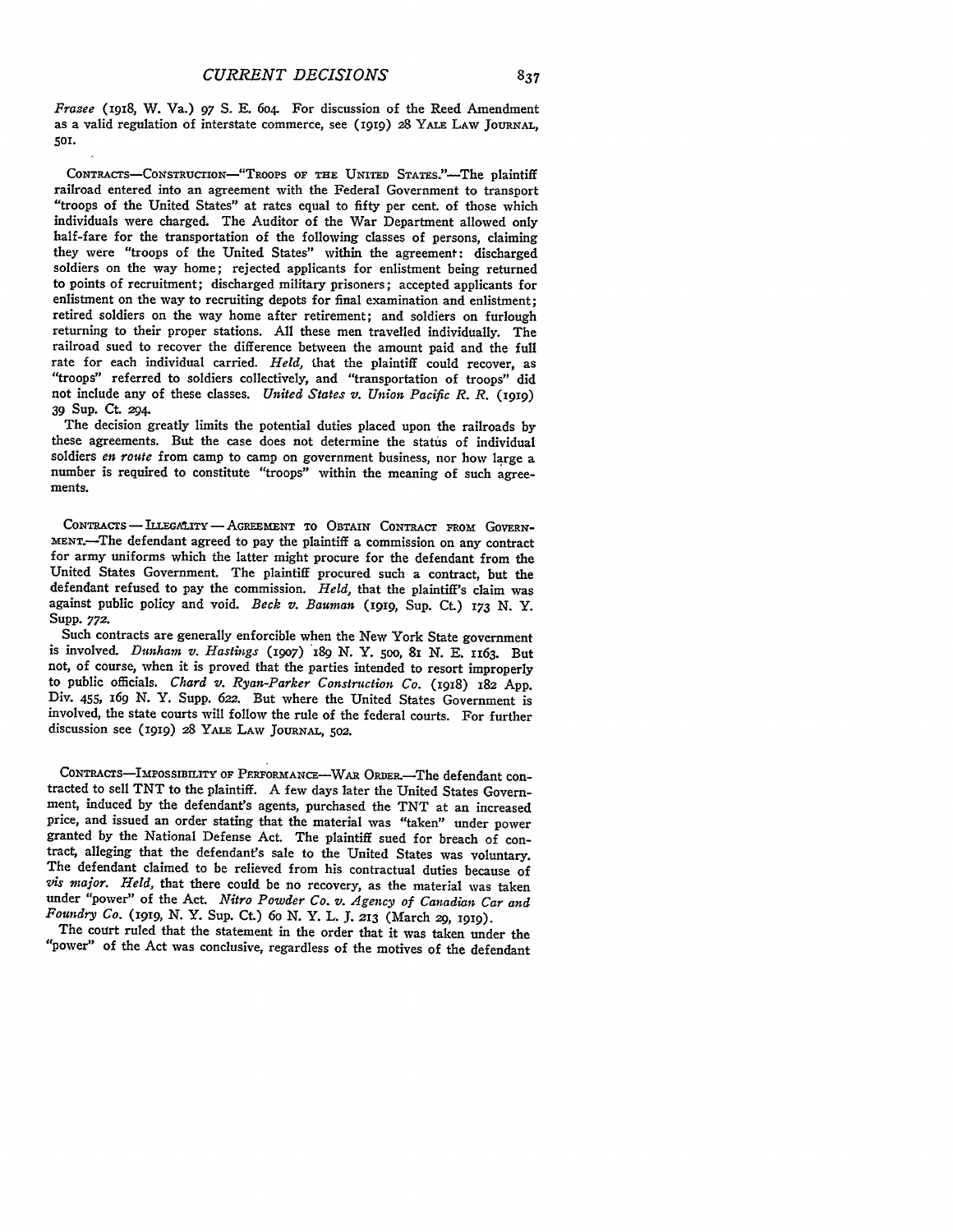in initiating the sale or of the manner in which the terms of the sale had been fixed. For discussion of the effect on contracts of war orders or other acts of state; see COMMENTS (1919) 28 YALE LAW JOURNAL, 399; also (1918) 27 *ibid.* 953; (g99) *28 ibid.* 615.

CORPORATIONS-INTERLOCKING OFFICERS-CONTRACTS.-The plaintiff, a corporation, sued to compel specific performance of a contract. The defendant, also a corporation, answered that the contract was made under the dominating influence of a common director and that its terms were unfair and oppressive. The facts showed that the contract was engineered by the common director but that he refrained from voting at the meeting of defendant which ratified the contract; the contract was to remain in force for a number of years, but at the end of two years the defendant, having found it unfair, refused to continue performing. *Held,* that the contract was voidable at the option of the defendant. *Globe Woolen Co. v. Utica Gas & Electric Co. (1918,* **N.** Y.) **121 N. E. 378.**

This decision rests in the sound principle that directors like trustees, where they have conflicting interests, are under a strict duty to act honestly and fairly in their dealings. Marshall, *Corporations,* sec. 377. The New York rule goes further and makes the contract voidable in such cases as the instant one, at the option of the corporation, even though there is no fraud. Clark, *Corporations,* sec. **202.**

INjUNcTIoNS--RESTRAINING FORMER **EMPLOYEE FROM SOLICITING BusiNEss.** The plaintiff employed the defendant to manage an insurance agency. After fifteen months the defendant resigned and started an agency for himself. He secured a contract with a company which the plaintiff represented, and the plaintiff brought a bill in equity to restrain the defendanf from acting as agent for this company, and from soliciting business from the plaintiff's customers. *Held,* that the injunction should not be granted. *S. W. Scott & Co. v. Samuel W. Scott* **(i919, App.** Div.) *x74* N. Y. Supp. 583.

Where there is no contract to the contrary, a former employee is privileged, as against his former employer, to engage in a similar business. Unless there is fraud or deceit practiced, solicitation of a former employer's customers does not constitute unfair competition. For further discussion see **COMMENTS (1915) 25** YALE LAW JouRNAL, 499.

**MANDAMUS-CNIL** SERVICE EMPLOYEE-LACHEs.-The relator, who as superintendent of the Crater Natural Park was in the classified civil service of the Government, was removed from office on June 28, **1913,** by order of the defendant, Secretary of the Interior, and forcibly ejected from the government building. On April 30, **1915,** he filed a petition in *mandamus* to be restored. *Held,* that whatever right the petitioner had, had been forfeited by laches. *Arant v. Lane* (1919) 39 Sup. Ct. **293.**

It seems that an employee in the classified civil service is entitled to compensation during a period of wrongful suspension. *United States v. Wickersham* (i9o5) 2oI U. **S. 390,** 26 Sup. Ct. 469. But by allowing twenty months to pass without instituting the petition in the instant case the petitioner has clearly permitted such a change of circumstances as justifies invoking the doctrine of laches. As to the applicability of the doctrine of laches to *mandamus* proceedings, see 9 Ann. Cas. 846, note.

OFFIcEs-OFFICE NOT "PROPERTY"--RESTRAINING **INTERFERENCE WITH OFFICE.-** The plaintiff filed a bill in equity to restrain the defendants, members **of** a board

838